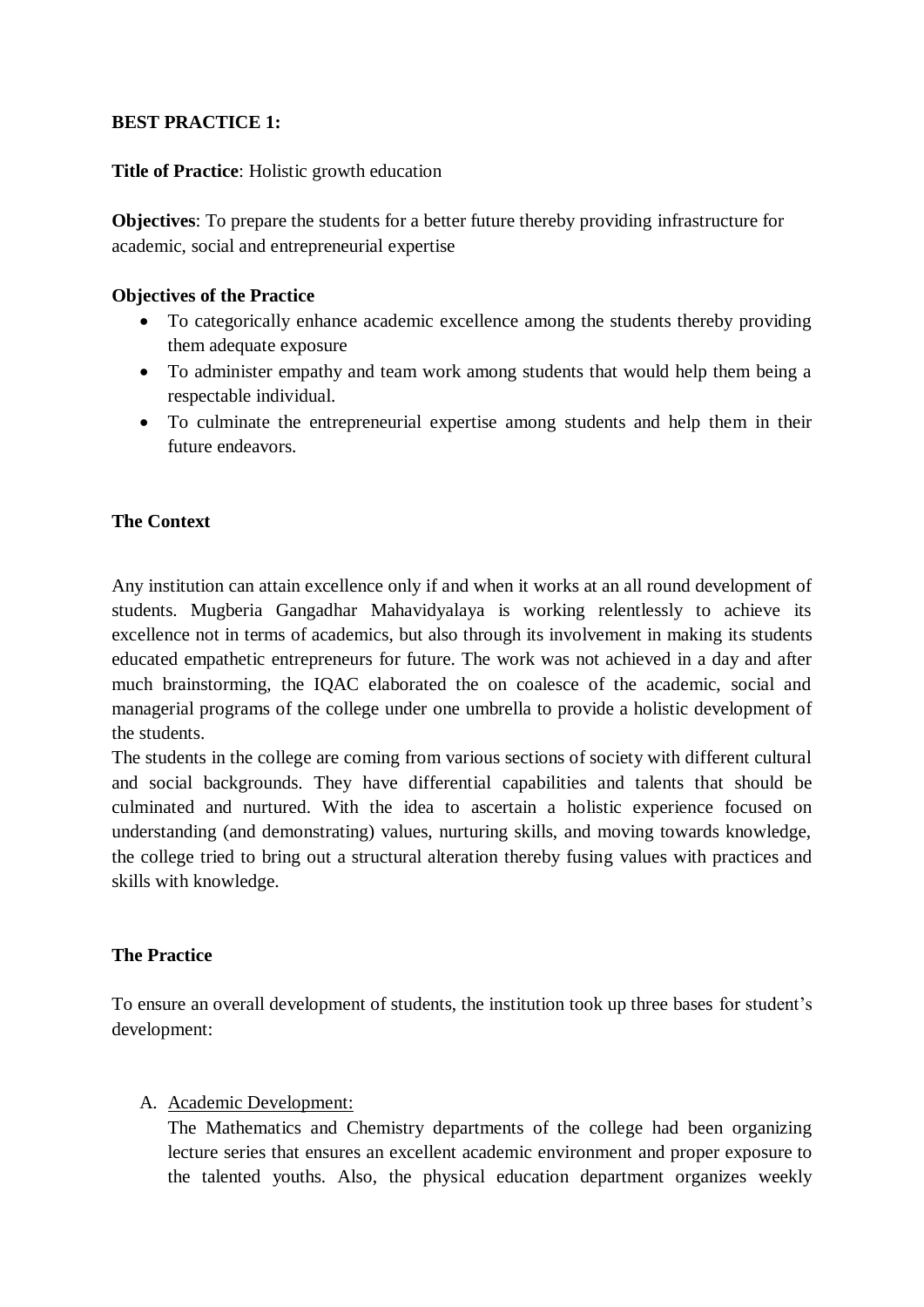departmental seminars by the students with an aim to prepare them for their future. Almost all the departments work towards providing basic computer education to students in order to assist them in the gen z education system. All the departments of the college publish wall magazine prepared by the students and thus ensures that every academic talent is appreciated. The remedial classes are taken up by departments to back up low merit students and students are prepared for competitive world thereby providing them with competitive coaching by some of the departments. The college also established diploma courses in information technology, vermi composting under community college to assist the students for their future. Department of Nutrition takes special care in encouraging students to present their papers in seminar outside college. Also, the college celebrates the science day every year where school and college students are invited from neighborhood to show their science talents and this thus a talent mixing is performed every year.

#### B. Social Development:

To have a sound and conscious future generation, an institution should focus not only on learning, but also towards social responsibility. Mugberia Gangadhar Mahavidyalaya takes up this oath very seriously and pledge towards community sustainability in every respect. The NSS and NCC wings of the college are very efficient and meticulous in conducting various community development programs that aim towards making students a socially responsible citizen for near future. The Ban Mahotsav is celebrated each year with a mission to ensure a green campus, the save water conference or food safety campaign, all aim towards a sustainable community development program initiated by the college. The college maintains the Vermicompost station in order to maintain a self relient ecosystem which ensures the maintenance of greenery in the college and also the distributions of the compost to the community in various programs promises a responsibility towards the community. The college practices all such measures to assure community participation and responsible social development measures.

Programs like Swacchata Pakhwada, ensures cleanliness in the campus and surrounding locality. The program was celebrated in the college for ten days. Besides such environmental initiatives, the college tried to work directly on various community development works taken up by the Unnat Bharat Abhiyan (UBA) team. The team adopted five villages and carried on several community development works there. The plastic free campaign conducted on  $20<sup>th</sup>$  September 2019, was taken up as an environmental initiative and solid waste magemnt program by UBA. The UBA team has taken up another initiative to distribute cloth bags to the village people on December 2019 in exchange of the plastic carry bags from the households in order to motivate them towards a sustainable culture.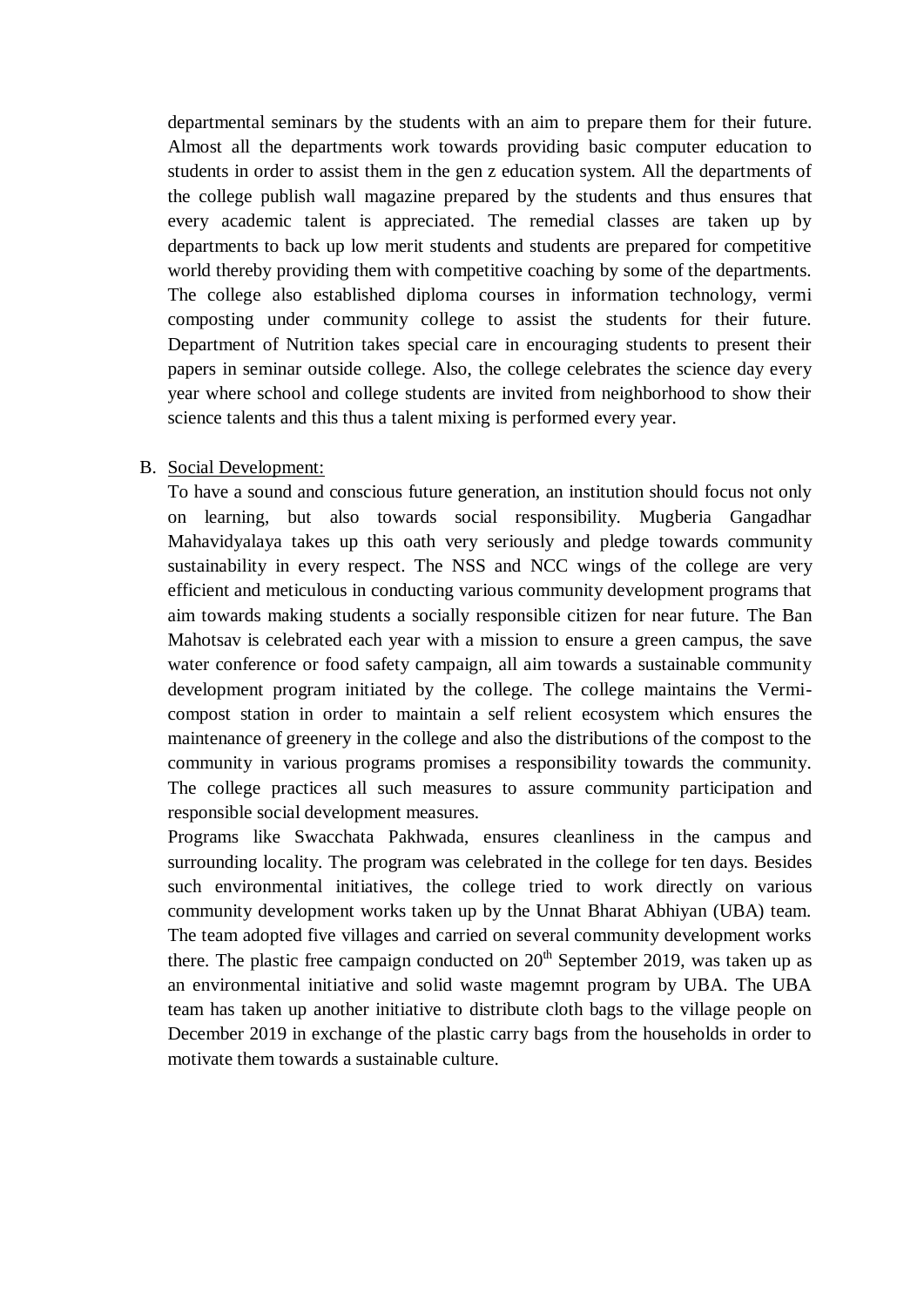C. Innovation and Entrepreneurial Development:

Mugberia Gangadhar Mahavidyalaya took up the motto to go beyond the traditional teaching- learning process to pave way towards future for its students. To attain that, the college took up several innovation practices that encourage in future entrepreneurial endeavors among its students. The college established institution Innovation Council (IIC) during 2018 under MHRD and started working on the innovation and entrepreneurial projects/ ideas to be taken up. By 2019-20, the college participated in innovation contest whereby it submitted thirty five (35) ideas, Twenty one (21) POC, Eight (8) prototypes. Among these, five (5) prototypes are selected as for further level.

# **The Evaluation**

The IQAC makes appropriate note, and assures further deliberation, if and when required, for continuous improvement of the various practices and procedures taken up for holistic development and quality assurance of the students. There are plans for further enhancement of the programs in near future.

## **Evidence of Success**

The academic programs are systematically documented by both the IQAC and the departmental heads.

The data compilation incase of social works are well maintained not only by the departments, but also by the NSS, NCC and the UBA team. Students from nutrition department have gone outside college, to present paper ( name of the student, name of the contest and name of the paper: Apurba Babu).

In case of the innovational development, the college received certificate from MHRD acknowledging the effort.

## **Problems Encountered and Resources Required**

 Mugberia Gangadhar Mahavidyalaya, being located in a rural backward area often faces the problem of lack of exposure for the students who, though perform diligently, but always have to try harder than the urban colleges.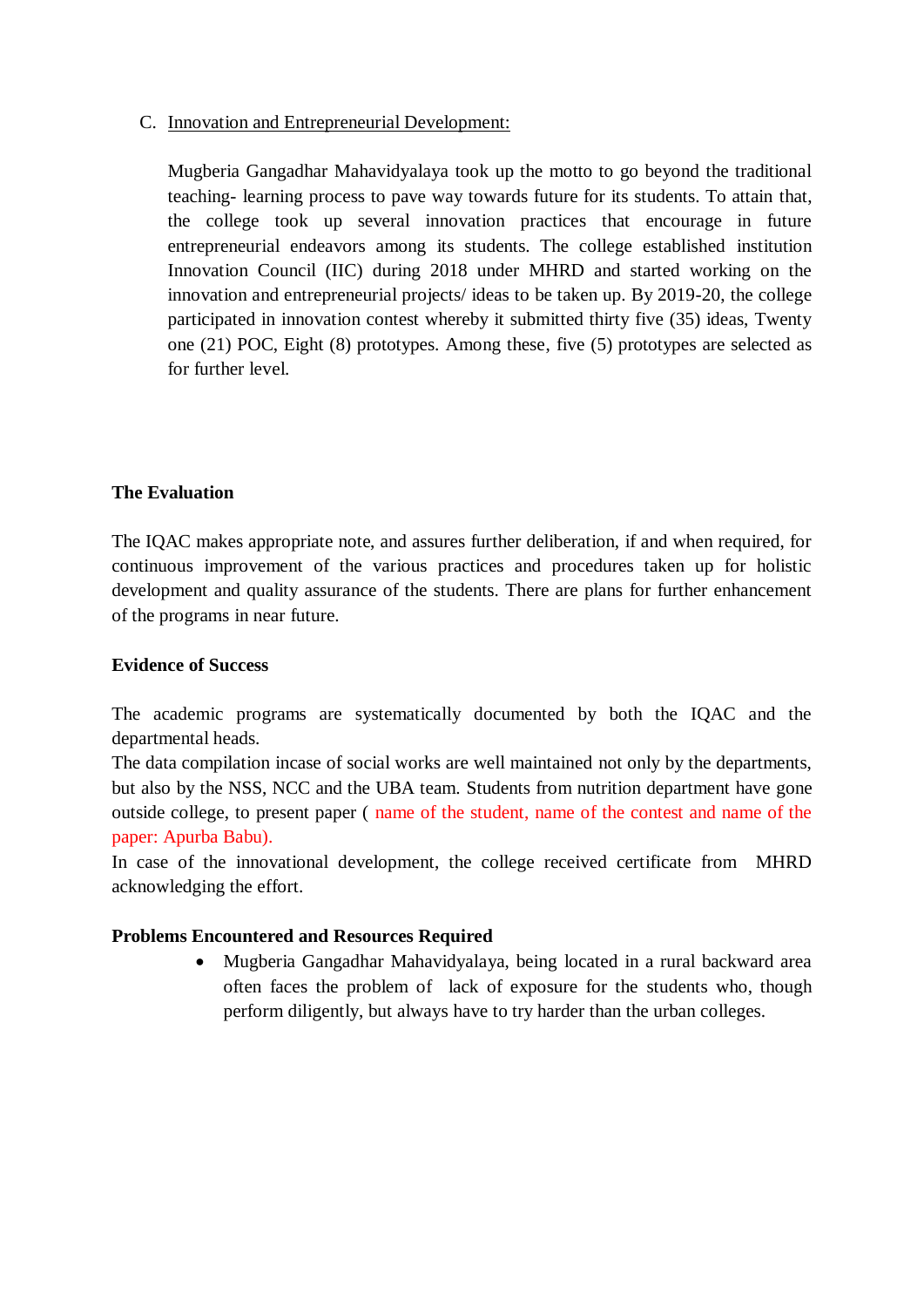## **BEST PRACTICE II Title: Administrative decentralization**

#### **Objectives**:

To bring clarity and transparency in the various administrative works

#### **Context:**

Since no institution can run smoothly both in academic and administratively until all the stakeholders are included in the governance. In this context, though Principal and the president of the GB are the sole authority of the institution however, they do not take any decision in their own rather they send the matter to various committees for unanimous decision. And this sort of practice can be treated as Democratic Decentralization for Academic (DDA) excellence in a rural college like us.

#### **Practice:**

In reference to DDA, institution follows the following practices throughout the year:

- 1. Formation of different committees once in every three years by the GB from the employees and students wings and reshuffle if needed.
- 2. Arrangement of regular meeting on various agenda and the minutes of the meeting are recorded accordingly in a specific resolution book.
- 3. The resolutions taken in the meeting are discussed with the Principal and de-facto Chairman of all the committees and urgent matters are referred to the GB for final decision making.
- 4. Decisions taken in the various committees are implemented accordingly within stipulated time.

## **Evidence of Success:**

- 1. Every employee along with the students' representative can take part in the decision making.
- 2. Co-operative and friendly atmosphere is prevailed all the time in the campus.
- 3. Due to involvement in the DDA, every critical departmental work are solved easily by availing extended co-operation from all corner of the institution.
- 4. Students are grown up with the leadership value in decision making.
- 5. Non teaching employees can participate in different committees for decision making.

## **Problems Encountered and Resources Required**

1. In some cases due to non-availability of the members of governing body, the principal takes the decision through resolution by circulation on urgent basis.

For some institutional construction work (Construction of Buildings or renovation work) institution needs professional experts for any decision. However any financial matter is resolved through finance committee and Governing Body respectively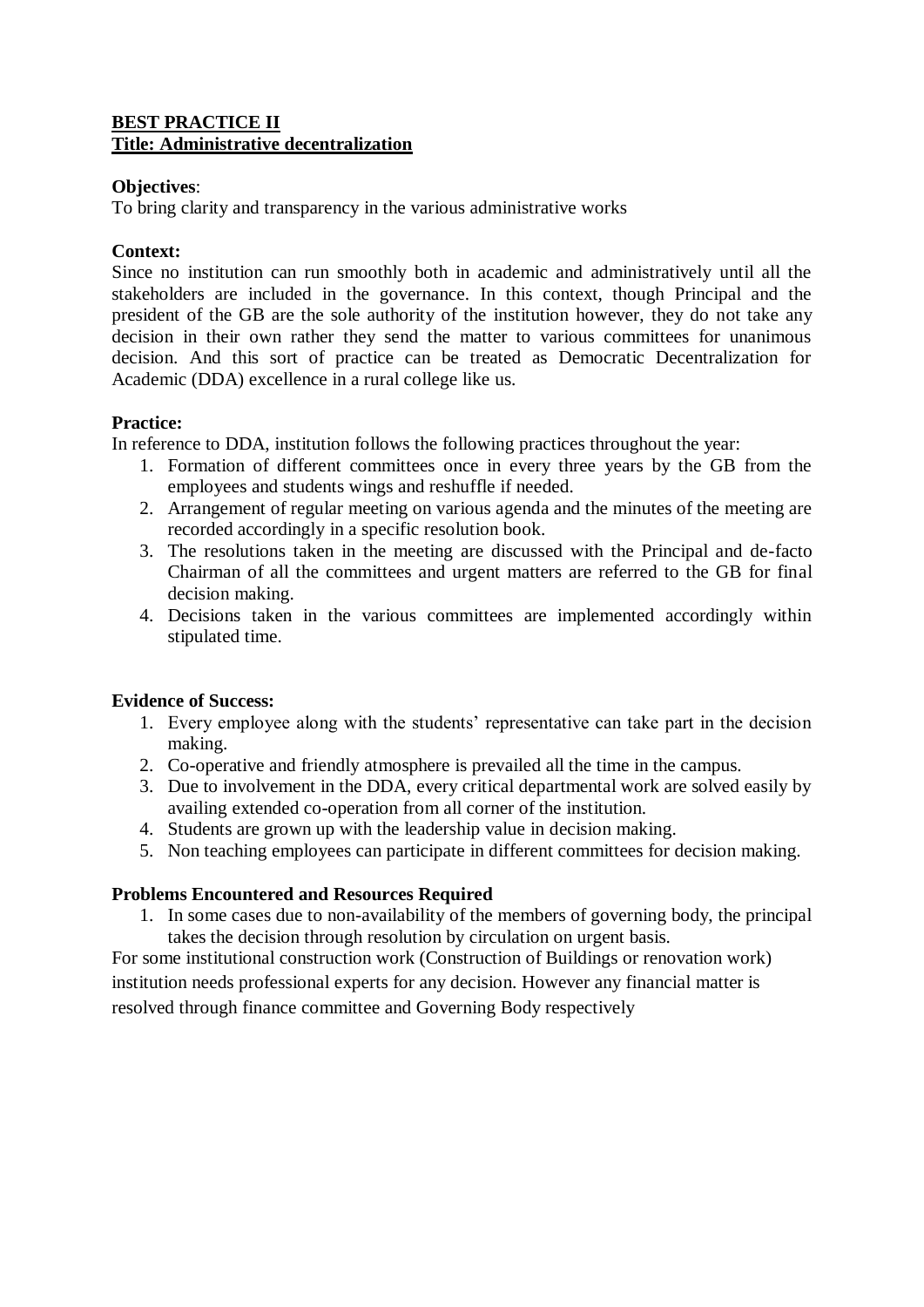## **BEST PRACTICE III**

**Title of the Practice:** Preparation of Academic, Administrative and Environmental Audit

#### **Objectives of the Practice**

- To systematically compile individual appraisal and departmental audit thereby ensuring quality enhancement
- To assess administrative policies and performances objectively thereby looking after the opportunities and obstacles of it
- To evaluate the environmental factors of the campus and frame strategies for green and sustainable practices.

#### **The Context**

Upgradation of academic and administrative process is a continuous practice in the institution. With the introduction in CBCS system in the curriculum in 2017 for the B.Sc courses and in 2018 for overall, it was felt that constant stimulation, self appraisal; policy evaluation is required for inculcating accountability and perusing excellence. Through constant deliberations and discussions in the IQAC meetings, it was felt that a continuous review and inspection measure has to be adopted that will help in understanding the present situation of the various processes and measures adopted by the college and at the same will indentify the gap inside the system which will guide, reform and sometimes instigate new initiatives. Also the need for an internal regulatory body is strongly felt that can deal with the environmental practice take up inside the campus naming Green Club. It was concluded in the meeting that standardized formats for periodic assessment of academic, administrative and environmental units are lacked in the college. To ensure quality enhancement, the IQAC prepared formats for both, academic and administrative audit that scrutinizes the performance of both the wings. Also, to inspect and reform the Green Club and its activities, an environmental audit/ green audit is prepared.

#### **The Practice**

To ensure a quality audit, the institution take up following steps as practice.

D. Preparation of Audit Team

This stage is the initial stage where audit team was set up. While the academic audit report is submitted to IQAC by the respective departmental heads, the administrative audit is run and managed by the principal with help of IQAC. The environmental audit is however done by a team of nine members including one student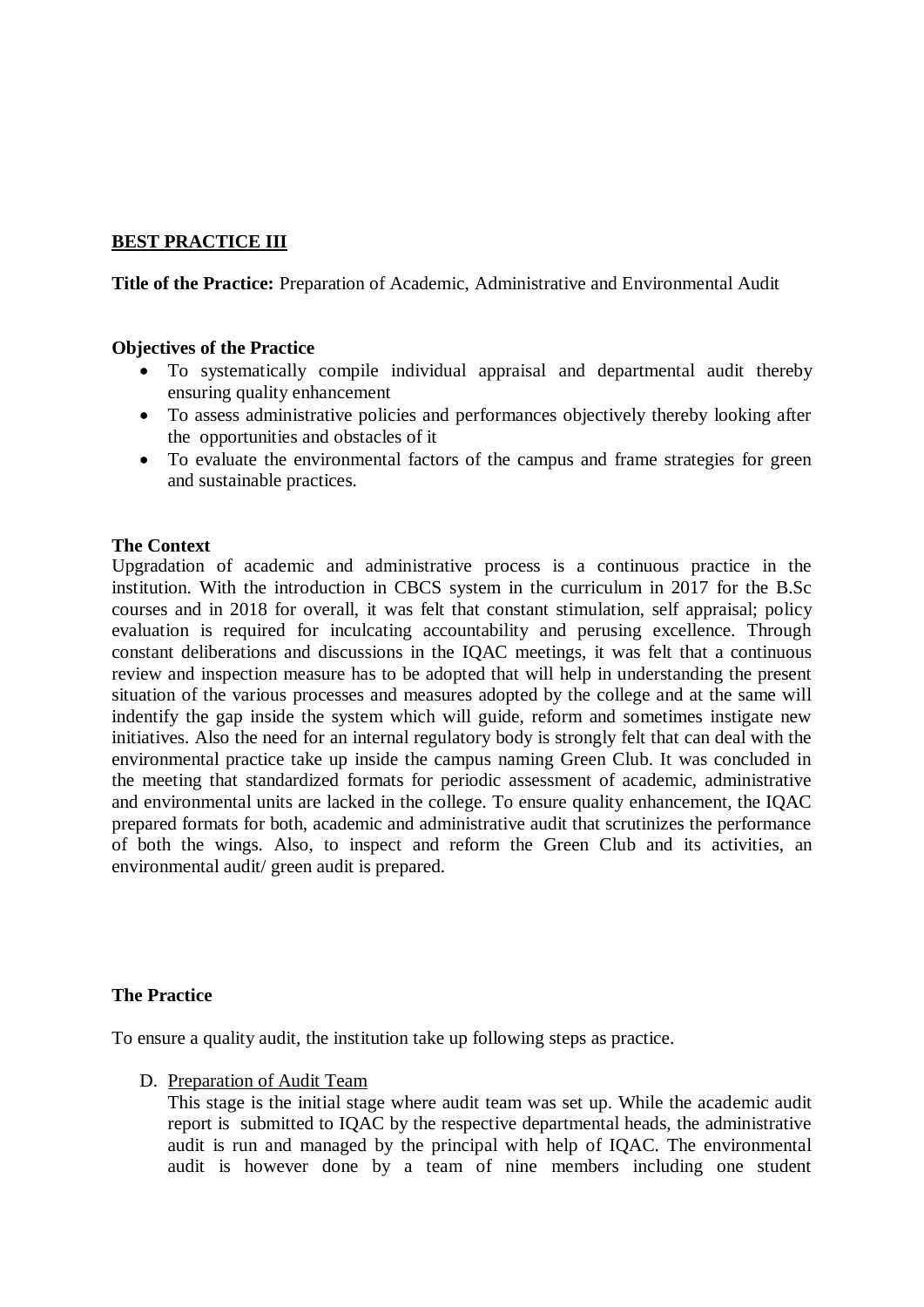representative to ensure inclusion and healthy environment. The environmental audit team submits report to the IQAC which was scrutinized by the principal. Thus, to have a transparent and significant appraisal, a sound audit team is prepared.

#### E. Preparation of Proforma

This part ensures a proficiency in the academic and administrative processes of the college and ascertain an identification of the procedures used by departments in each of these areas. A detailed Performa of 15 pages was prepared which included department profile, students profile, workload, research details and teaching and evaluation processes in academic audit, policies taken up and inclusion practiced in administrative audit and measures taken and applicability of various sustainable practices in environmental audit.

Information regarding Academic audit proforma included the following:

- The Academic audit proforma included:
	- The curriculum planning and management by the department
	- The orientation of the teachers
	- Attempt made to enhance academic / professional skill
	- Academic calendar for internal and external exam schedule and cocurricular activity
	- Teaching methods/ICT/teaching aids used
	- Contemporary techniques adopted to teaching-learning
	- Student feedback evaluation system
- Administrative audit proforma includes:
	- Information related to different sections handling admissions,
	- Examinations council and management
	- Maintenance of stores, accounts, salary, appointments, promotions, administration etc.
	- Protection and continuance of various Scholarships
- Library and laboratories audit proforma includes:
	- Details of timings, various facilities / services provided and administration.
	- Book record inspection
	- **Surveillance of library operations**

#### F. Finalizing the standards for analysis

Data Collection: Staff members were informed about the need for the audit and the Performa to be used for the same. They were expected to submit the duly filled in Performa to respective heads of the departments within stipulated time period.

Data entry: The Head of the departments take up the information provided by the staff members and prepare the departmental report

Data submission: all the audit reports are submitted to the IQAC who, after consenting to the standards of the report submits it to the principal.

#### **The Evaluation**